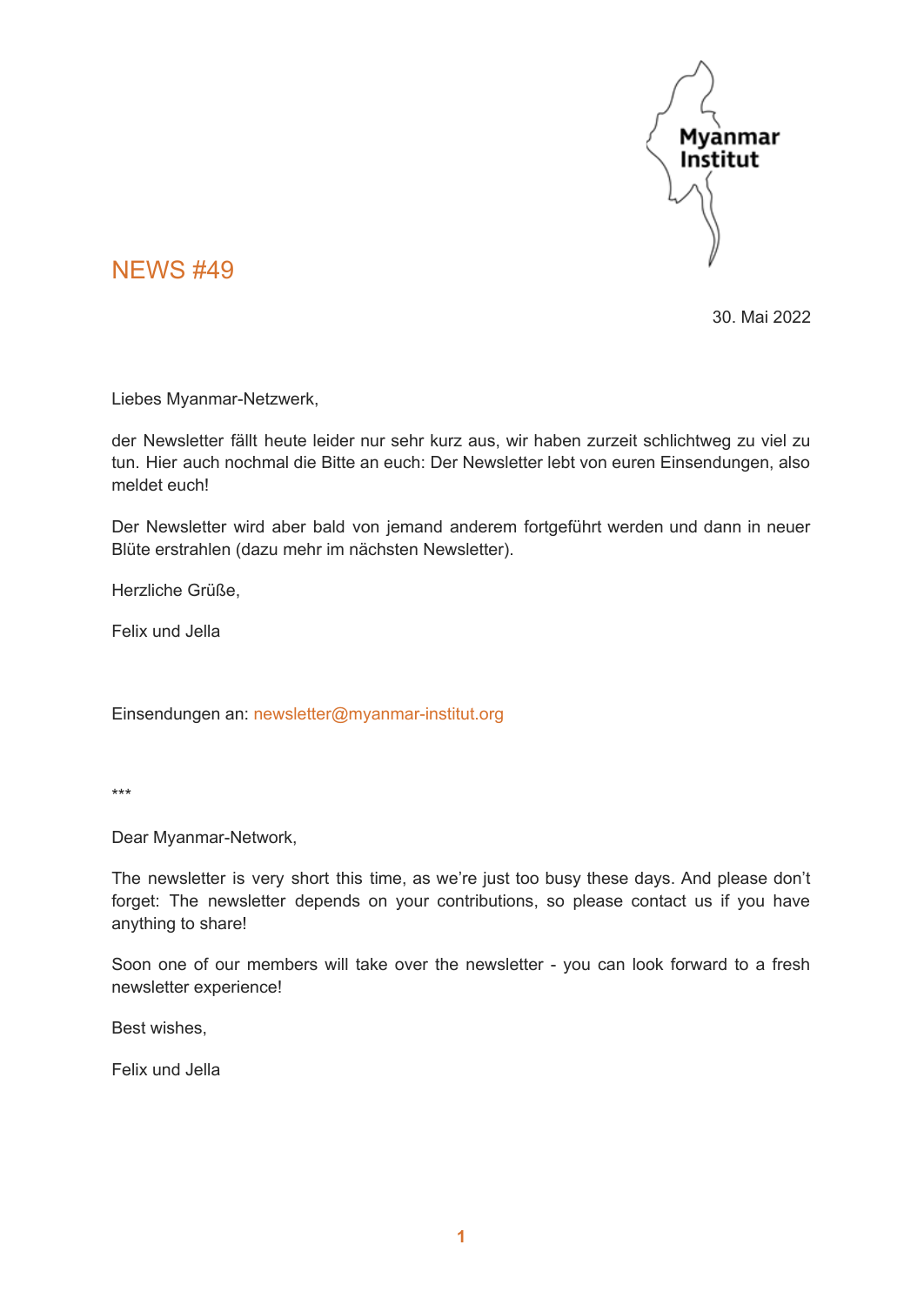Contact us at: [newsletter@myanmar-institut.org](mailto:newsletter@myanmar-institut.org)

## <span id="page-1-0"></span>**Inhalte / Contents**

| <b>Inhalte / Contents</b>                  |  |
|--------------------------------------------|--|
| Veranstaltungen                            |  |
| <b>Spendenaufrufe   Call for donations</b> |  |

### <span id="page-1-1"></span>**Veranstaltungen**

#### **Panel Discussions at IAAW**

*The forgotten crisis of Myanmar* organised by Myanmar Study Group Berlin

#### **6pm - 8pm , every first Thursday of the month, R117**

Invalidenstr. 118, 10115 Berlin, (entrance at passageway to 2nd backyard)

**2.6.** Post coup d'état: armed resistance and peaceful protest

**7.7.** Post coup d'état: Business as usual in Myanmar?

For Registration please contact Johanna Neumann: johanna.neumann.1@hu-berlin.de

#### **Burmesischkurs / Burmese language course**

#### **Bamazaga Onlinekurs vom 20.06.-01.07.**

John Okell, Lehrer und Freund vieler Burmesischlernender der mittlerweile leider verstorben ist, hat vor vielen Jahren begonnen jährlich in Yangon und Chiang Mai Burmesisch zu unterrichten. Dieses Erbe wird von seinem Nachfolger Justin Watkins und den Lehrerinnen Sayama Yu Yu Khaing und Sayama Thazin fortgeführt. Seit der Pandemie findet der Kurs online statt. Der Kurs ist sehr zu empfehlen!

Anmeldungen sind noch möglich hier:

<http://www.bamazaga.com>

Many years ago, the late John Okell, friend and teacher to many Burmese language students, started to teach Burmese in Yangon and Chiang Mai every year. Hi successor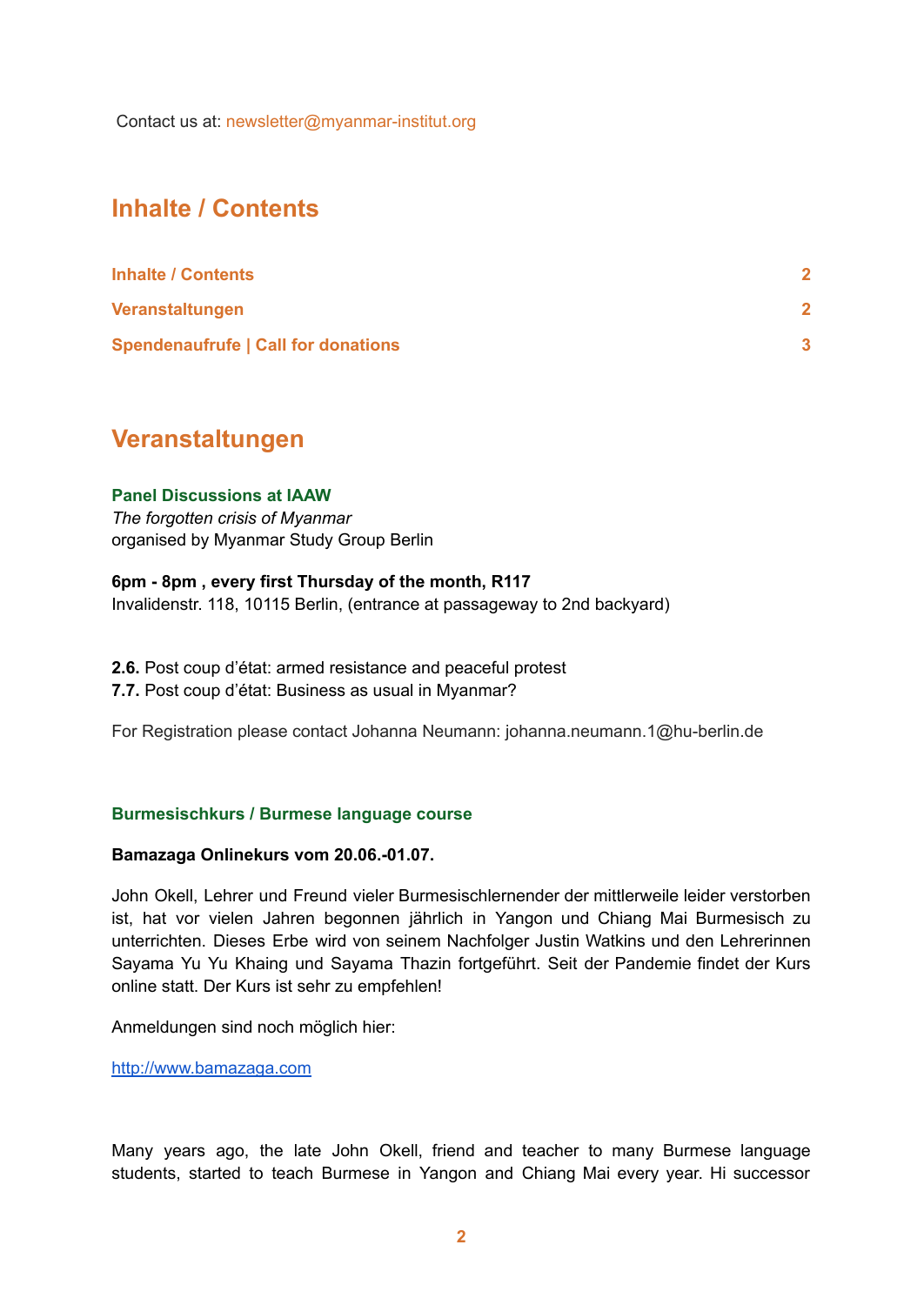Justin Watkins and the teachers Sayama Yu Yu Khaing and Sayama Thazin keep this tradition going. Since the pandemic the course is held online. The course is highly recommended!

You can still sign up for this iconic course here:

<http://www.bamazaga.com>

# <span id="page-2-0"></span>**Spendenaufrufe | Call for donations**

Der folgende Spendenaufruf ist von Samia, einem Mitglied des Myanmar-Instituts:

#### **Spendenaufruf für Geflüchtete (IDPs) aus Mindat, Chin State**

Seitdem Mindat im April 2021 vom Militär angegriffen wurde, sind tausende Menschen aus der Stadt in umliegende Dörfer in den Bergen um Mindat geflohen. Es war letztes Jahr schon schwierig / unmöglich, dort über die UN Unterstützung für Nahrungsmittel und erste Hilfe zu organisieren. Jetzt aber, nach einem Jahr, werden die Versorgungsmittel knapp. Ein sehr guter Freund von mir aus den Chin Bergen, der auch aus Mindat fliehen musste, organisiert jetzt für die über 1300 IDPs in 15 Dörfern eine Spendenaktion, um Essen zu organisieren. Der Lastwagen mit Nahrungsmitteln wird nach Kyaukhtu fahren, von wo das Essen in die Dörfer transportiert werden soll. Es gibt dort nur Netz/Internet, wenn man auf einen Berg klettert, aber es funktioniert. Das Geld wird über einen gemeinsamen Freund in Yangon geschickt. Ich hoffe, dass wir ein paar Spenden zusammenbekommen können, um die Menschen im Chin State bei Mindat zu unterstützen. Spenden können an folgendes Konto überwiesen werden:

Samia Akhter-Khan Deutsche Bank IBAN: DE40370700240512091000 Betreff: Spende Mindat

Oder paypal: [samia.akhterkhan@gmail.com](mailto:samia.akhterkhan@gmail.com)

#### **Donations for Internally Displaced Peoples (IDPs) from Mindat, Chin State**

Since the attack on Mindat in April 2021 by the Myanmar military, thousands of people fled from the city into nearby villages and the mountains. Already last year it was very difficult/impossible to organise food and humanitarian help through the UN. Now, after one year, supplies are running out. A very good friend of mine from the Chin mountain also had to flee Mindat. He is now organising a fundraiser for food for more than 1300 IDPs in 15 villages. The truck transporting the food will drive to Kyauhtu, and from there it will be brought to the villages. Internet access is only available on hilltops, but the people somehow manage. A mutual friend in Yangon will send the money to Chin State. I hope that we can